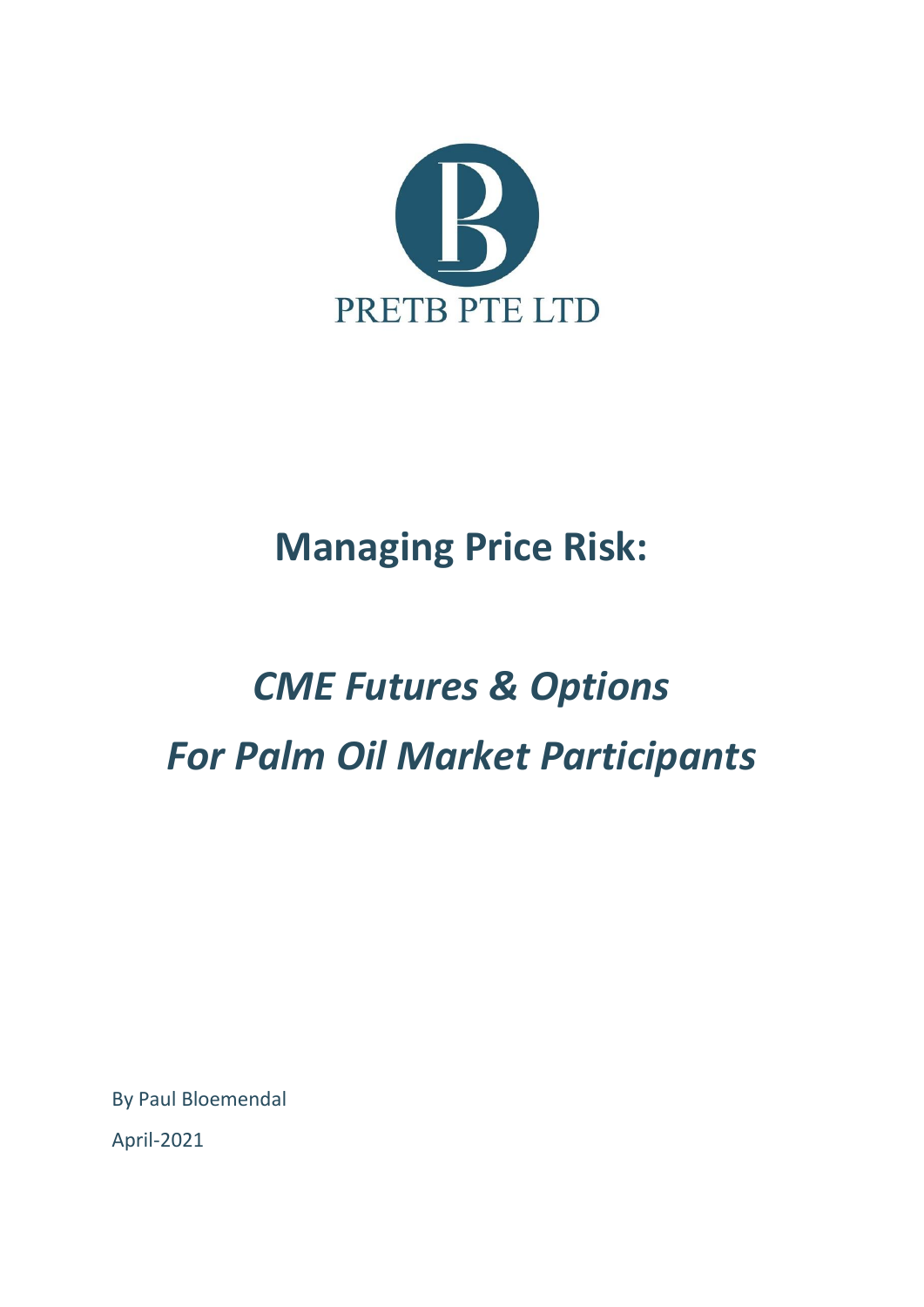

*"Companies that stand the test of time are the ones that remain profitable and return value to shareholders, regardless of the market cycles. Companies that struggle are those that engage in "market timing" and lose focus, in particular when it applies to managing commodity price risk."* **<sup>1</sup>**

Many commodity companies still describe themselves are "traders" while in real terms we are basically all just trying to control our supply chain, our profitability and our existence by managing the various layers of risk efficiently.

Making money on directional trades is hard, as the information disparity between large multinationals and consumers has disappeared. Information is almost free and instantly available to all, causing the already razor thin margins to drop even more from the average 2% of revenue currently.

In early 2020 the commodity market (and mainly the one in Singapore) got shocked by a string of defaults, fraud cases and exits from the industry including some of the major banks. Now the question is what happened, why it happened, what we can do/use to avoid this in the future, and as market participants, what we can do to enhance yield and outperform the market.

This report will focus on the last part, as new tools are coming out to help you manage and control your risk exposure in better and more effective ways.

CME Group is launching the USD Crude Palm Oil  $15<sup>th</sup>$  Day Bullet Futures and  $10<sup>th</sup>$  Day Financial Options<sup>2</sup>. They enhance the portfolio of hedging tools available to market participants from the existing paper trades, physical cargoes ex-tank or afloat and the futures on other exchanges. They also complement the existing offering by CME Group that use harder-to-understand average price swaps.

Hopefully, after reading this report, you will see the value of the new contracts and will consider them in your hedging or sourcing program. Personally, I think they are a huge improvement from what we are currently using and thus will make the whole industry more sustainable. Do note that the value of a hedging program should not be measured by its "outperformance" vs market prices as hedge funds tend to do, but by actual results for the company only. Core reasons to implement a hedging program can be to minimize volatility in prices, protect cash flows and to generate savings in your opex and capex.

<sup>&</sup>lt;sup>1</sup>[Four Habits of Successful Price Risk Managers, Cargill, 2020](https://www.cargill.com/image/1432177505211/four-habits-of-successful-price-risk-managers.pdf)

<sup>&</sup>lt;sup>2</sup>[CME Group Palm Oil Product Slate](https://www.cmegroup.com/trading/agricultural/grain-and-oilseed/palm-oil-futures-options-swaps.html)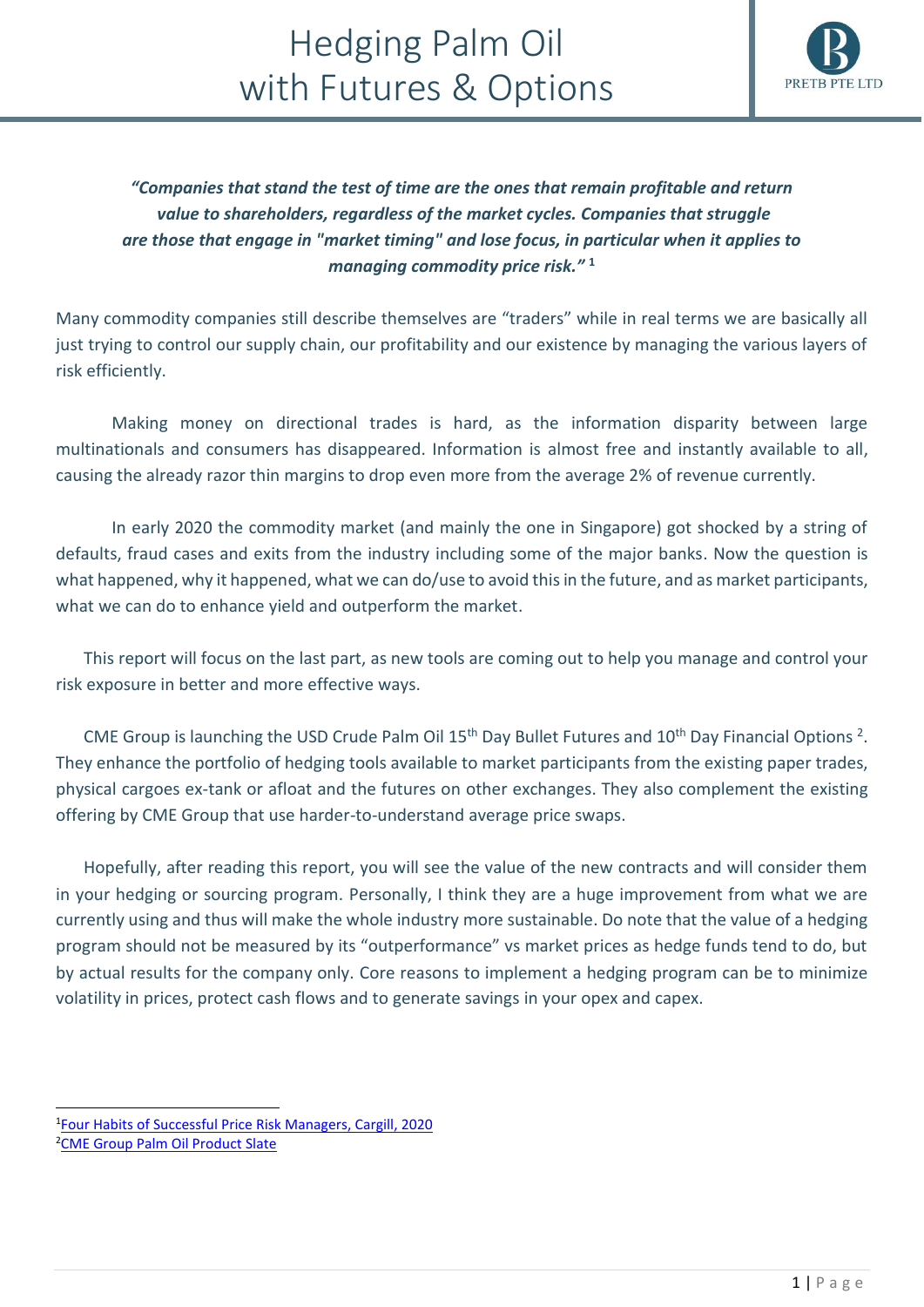

#### *Who is this report for? And why would we need to hedge if everything is going well?*

This educational report reviews current and future options available for all market participants and explains how, when or why to use them. Markets evolve and companies should do the same.

The palm oil market is our focus today, for it has so far been lagging a bit in developing tools for active risk management. Options, available only in the OTC markets, are often expensive and illiquid. CME Group is the only exchange that provides futures to hedge in the global benchmark USD currency. Also, the physical markets do not have clearing or margining system, resulting in full counterparty risk for all parties. As a result, volumes and opportunities have, in my opinion, not been optimized and could benefit from new tools that are being developed by companies like CME group.

There are three client types in the palm oil market, based on the various tools they use for hedging:

- 1. Refiners / Consumers / Importers who are mainly buying physical cargoes
- 2. Plantations / Producers / Exporters who are mainly selling physical cargoes
- 3. Traders / Shippers who can act as both a buyer or seller and are active in the derivatives markets

#### *Why hedging or managing your price risk with financial products?*

All the above-mentioned client types will have their own rationale to participate in and use the different options available to them to hedge or trade the various markets. Companies should not be concerned though with the standalone "profitability" of the hedge program; rather they should focus on the value it brings by providing certainty while avoiding exposure to price shocks due to market volatility.

In general, they have the following rationale to execute hedges:

- 1. **Secure feedstock supply** (procure physical cargoes while staying flexible in pricing)
- 2. **Protect conversion margins** (maintain profit margins in the face of pricing pressure)
- 3. **Secure budgets** (achieve a more predictable and profitable future for shareholders)
- 4. **Stabilize pricing** (mitigate swings in commodity prices by using options)
- 5. **Defend market share** (prevent lost ground to competition by active risk management)
- 6. **Eliminate surprises** (avoid being caught off guard by the unknown risk like weather or duties)
- 7. **Speculative profits** (well managed risk taking to gain risk weighted profits)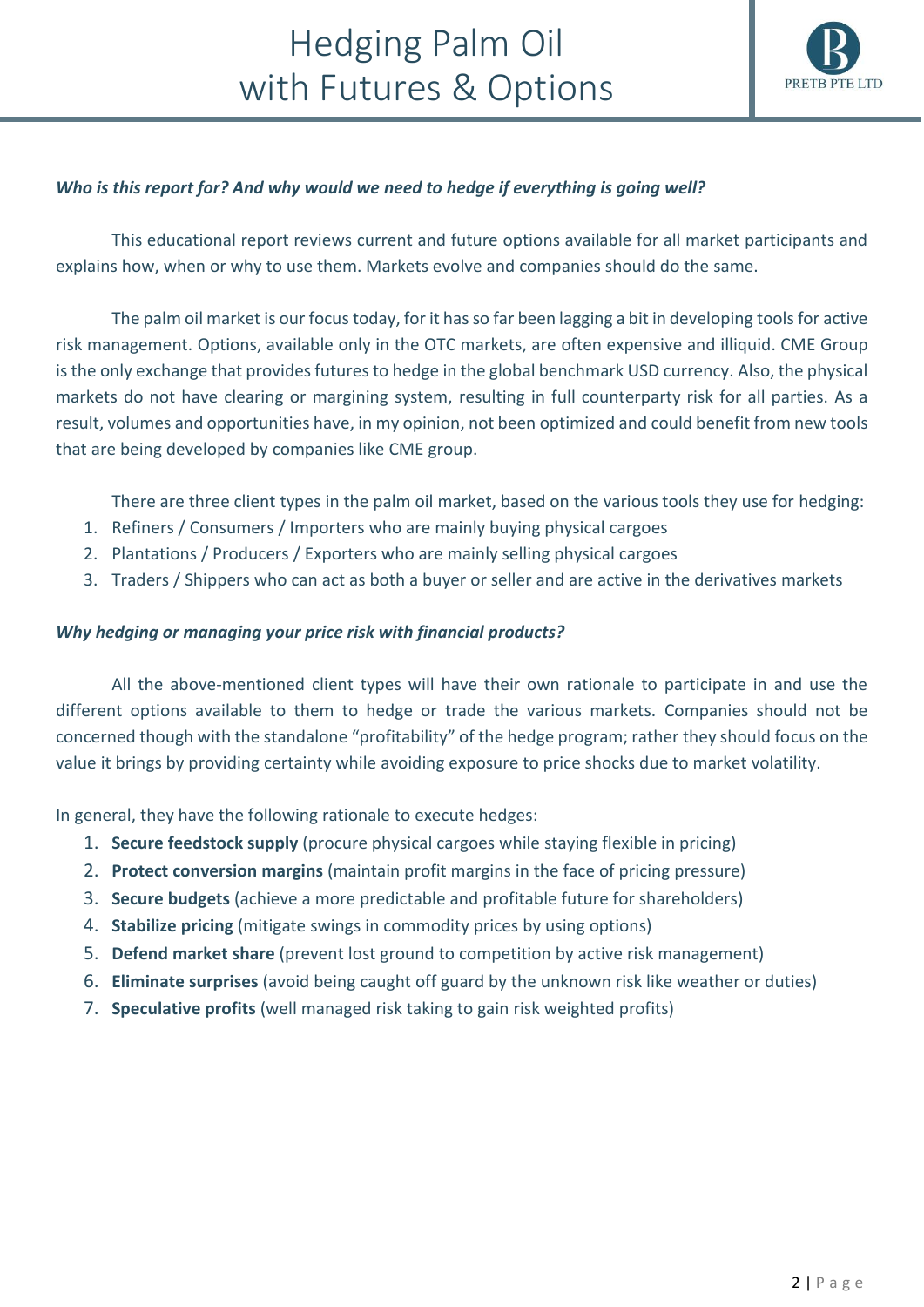

#### *To Hedge or not to hedge, that's the question!*

Keeping the previously mentioned rationale in consideration, how do they influence the decisions we make? What will be the added value for me to use another product in the same market?

#### *What to use for our hedges and supply chain management?*

Most players in the global palm oil market belong to one of the three types of clients mentioned before: typical producers (in our case plantations or FOB traders), typical consumers (either refineries or CNF/CIF traders), or shippers/trade houses like most MNCs active in all markets.

They all manage their supply chain relatively basically. A combination of paper trades against their physical cargoes, sometimes with futures with low correlation in the wrong currency. Options are available, but only for the large MNCs practically, while financing is done via LCs and invoice credit. While there is nothing wrong with this, as it has worked well for the last 40 years, it is neither sophisticated nor secure.

Trading FOB paper creates direct counterparty risk (bilateral) and has liquidity issues. Trading physical destination markets only creates execution risk and has no real forward market.

Most companies would benefit from a similar way of sourcing your feedstock and managing your risk as we are seeing in the soybean oil and grains markets. With a well-developed, liquid, USD based, easy to access and with cross product margining on credit from banks and brokers, it would convert our flat price risk into the option to run it as basis risk and thus be a lot less risky in terms of counterparty exposure while securing your supply.

Options are like insurances and should be added to any hedging portfolio. Why do you buy travel and health insurance against potential steep costs in unlikely events, but think doing the same for your corporate exposure is just "expensive"? It's all about value, rather than about price. When volatility (VOL) is high, options can also be sold (even as a consumer) to generate income and as a result, to reduce your average purchase price.

Your goal? Companies with commodity exposure that grow and thrive over time are not the ones that attempt to time the market. They are not guessing on short-term directional moves, but have a disciplined and proactive approach to risk management. They can and do make money in every market environment.<sup>3</sup> Bullish, Bearish, Sideways, in the end for a physical player it should not matter that much.

<sup>&</sup>lt;sup>3</sup> [How to build a diversified hedging portfolio, Cargill, 2020](https://www.cargill.com/commodity-price-risk/how-to-build-a-diversified-hedging-portfolio)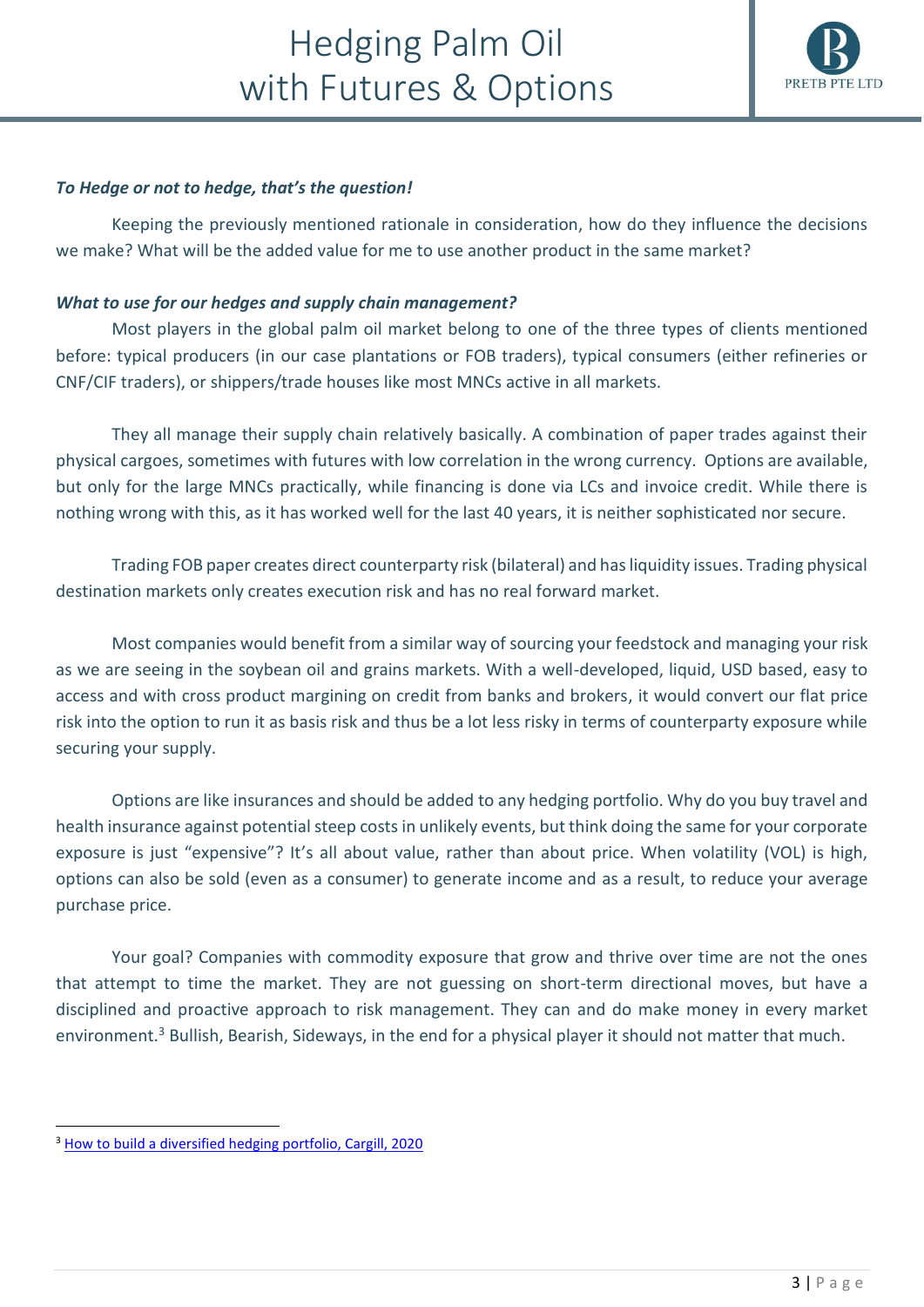

#### *When to use hedges (advantages of using listed products like futures and options)*

- **Budget prices:** If your corporate budget depends on a certain maximum feedstock price, using options or futures to lock in long dated values ensures that you hit your budget without running excessive counterparty or supply chain risks. It provides you with flexibility to enhance or unwind positions.
- **Controlled price risk:** Balancing your positions around your market view (neutral, bearish, bullish) in a liquid, flexible way gives you the opportunity to reduce your market price risk exposure and avoid potential price shocks.
- **Supply chain coverage:** Securing your supply chain (purchasing CNF/CIF cargoes forward) while not increasing your flat price exposure (by selling futures or buying puts). No more suppliers demanding a certain date, you either direct or on the exchange, decide when to price and if agreed you can transfer your position to them against physical ownership.
- **Setting limits** (price/counterparty/product): By trading electronically and automatically you can manage your limits more efficiently. No more breaches of limits--automated execution and reduced counterparty exposure in a clear and transparent way enhance controls for management.
- **Lower counterparty exposure:** By no longer having to trade only with a few parties on the paper and in physical markets, you now can risk manage where you want your exposure to be with the safest counterparty (an exchange with margin calls) and greater liquidity.
- **Flexibility in sourcing**: By changing your hedges to liquid markets, you create the opportunity to gain access to liquidity in highly correlated markets without running into the risk of getting delivered cargoes in places you have no use for it.
- **Smaller volumes per deal:** With futures and options you can trade the volume you need when and where you want, providing you with greater efficiency.
- **Average price hedging:** Buying (or selling) something daily or via options creates a more smoothened out average price. Useful for consumers and plantations to create trust for your shareholders.
- **Basis instead of flat price sourcing:** Securing your supply (or offtake) while not fixing the prices with your counterparties yet gives you the flexibility to hedge where (exchange or destination) and when you want. Giving up futures helps to fix up part cargoes instead of full vessels in one go.

| <b>Hedge Considerations</b>                           |                                                      |  |
|-------------------------------------------------------|------------------------------------------------------|--|
| <b>Refiners / Consumers / Importers</b>               | <b>Plantations / Producers / Exporters</b>           |  |
| Risk: hedge against a rise in prices as natural Short | Risk: hedge against a fall in prices as natural Long |  |
| Buy physical paper or forward against refined sales   | Sell physical paper or forwards                      |  |
| Buy futures, or sell against physical purchases       | Sell futures, or buy against physical sales          |  |
| Buy Call options, or sell Put options                 | Buy Put options, or sell Call options                |  |
| Buy Call spreads or fences                            | Buy Put spreads or fences                            |  |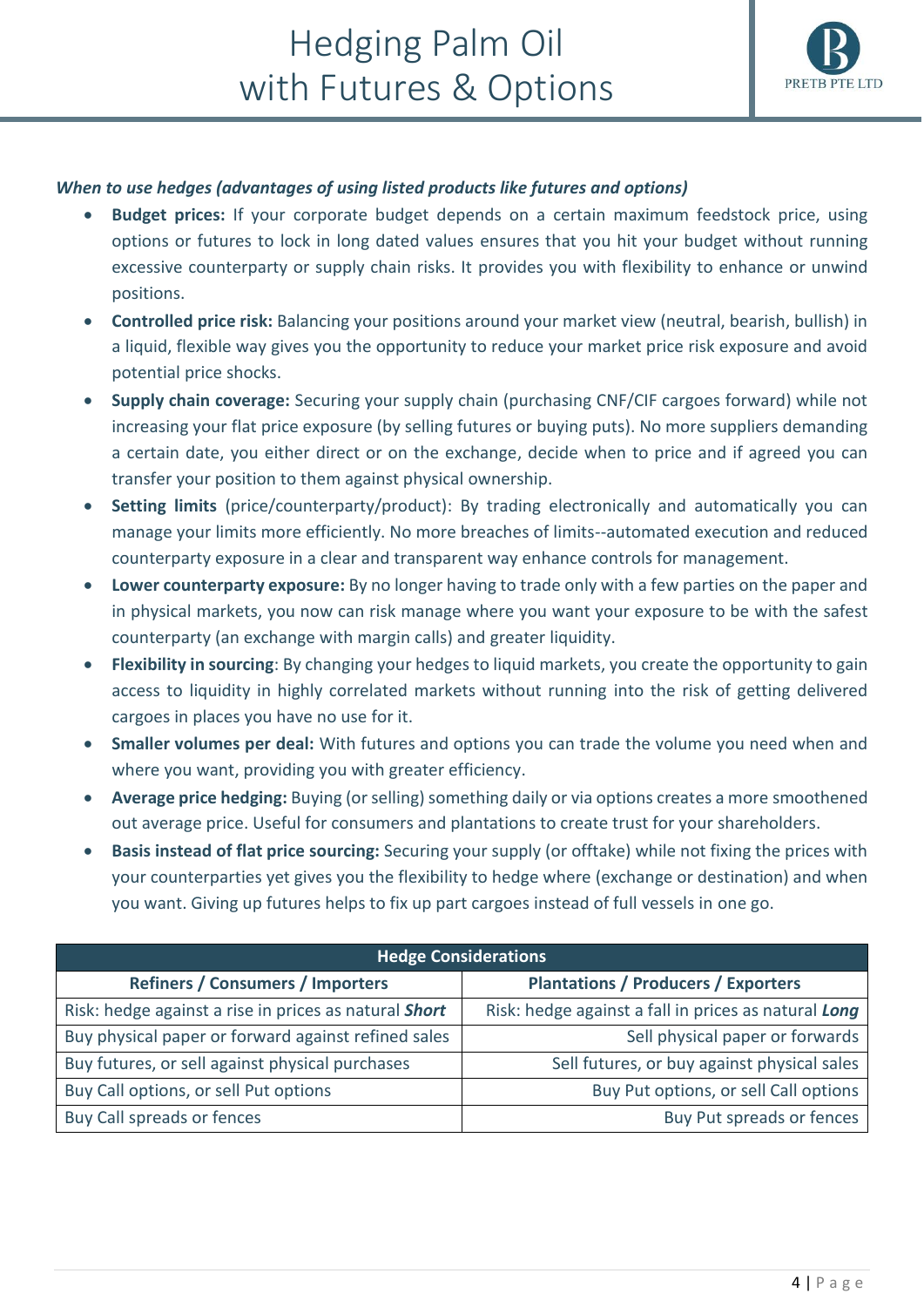

#### *What new products is CME Group launching?*

|                               | <b>USD Malaysian Crude Palm Oil Bullet</b>        | <b>USD Malaysian Crude Palm Oil</b>                |
|-------------------------------|---------------------------------------------------|----------------------------------------------------|
| <b>Product Name</b>           | Futures 3rd Month Reference, Expiry on            | Financial Options 3 <sup>rd</sup> Month Reference, |
|                               | the 15 <sup>th</sup> of the month                 | Expiry on the 10 <sup>th</sup> of the month        |
| <b>Exchange/Division</b>      | <b>CME</b>                                        | <b>CME</b>                                         |
|                               |                                                   |                                                    |
| <b>CME Product Code</b>       | <b>CPV</b>                                        | <b>POX</b>                                         |
| <b>Settlement type</b>        | <b>Financially settled</b>                        | <b>Financially settled</b>                         |
| <b>Exercise Style</b>         | Not applicable                                    | European                                           |
| <b>Product/Contract Size</b>  | 25 metric tons                                    | 25 metric tons                                     |
| <b>Minimum Trade Price</b>    | US\$ 0.25 per metric ton                          | US\$0.10 per metric ton                            |
| <b>Fluctuation (Tick)</b>     |                                                   |                                                    |
| <b>Strike Interval</b>        | Not applicable                                    | US\$10 per metric ton                              |
|                               | 15 <sup>th</sup> calendar day of the contract     | 10 <sup>th</sup> calendar day of the contract      |
|                               | month. If the 15 <sup>th</sup> is not a Bursa     | month. If the 10 <sup>th</sup> is not a Bursa      |
|                               | Malaysia Derivatives (BMD) business               | Malaysia Derivatives (BMD) business                |
|                               | day, then the preceding BMD business              | day, then the preceding BMD business               |
| <b>Last Trade Date Rule</b>   | day will apply.                                   | day will apply.                                    |
|                               | Should this day not be a CME Exchange             | Should this day not be a CME Exchange              |
|                               | business day, trading will then cease on          | business day, trading will then cease on           |
|                               | the preceding CME Exchange business               | the preceding CME Exchange business                |
|                               | day.                                              | day.                                               |
|                               | The Final Settlement Price is equal to            | The Final Settlement Price is equal to             |
|                               | BMD Crude Palm Oil Futures (FCPO) 3rd             | BMD Crude Palm Oil Futures (FCPO) 3rd              |
|                               | forward month's settlement price                  | forward month's settlement price                   |
|                               | converted to USD using the Kuala                  | converted to USD using the Kuala                   |
|                               | Lumpur USD/MYR Reference Rate on                  | Lumpur USD/MYR Reference Rate on                   |
| <b>Final Settlement Price</b> | the 15 <sup>th</sup> calendar day of the contract | the 10 <sup>th</sup> calendar day of the contract  |
|                               | month.                                            | month.                                             |
|                               | If such date is not a BMD business day,           | If such date is not a BMD business day,            |
|                               | then the preceding BMD business day               | then the preceding BMD business day                |
|                               | will apply                                        | will apply                                         |
|                               |                                                   |                                                    |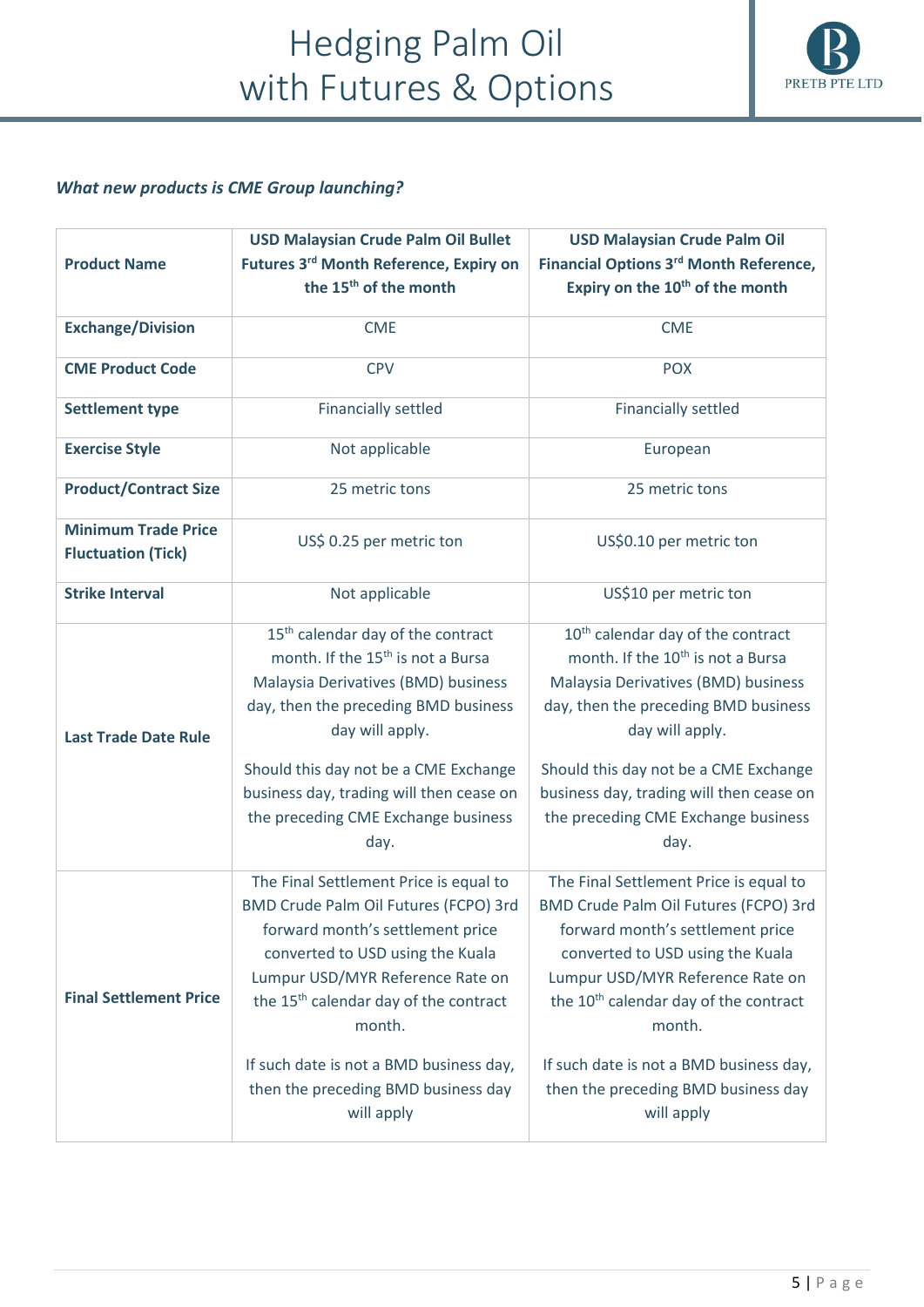

#### *What does this mean, and how does it help me?*

#### ➢ **Bullet Futures:**

- $\circ$  With the new USD futures product, you will have a liquid product available in small volumes (starting at 25mt for 1 lot) that can be efficiently used as hedge against both your physical purchases as well as your refined product sales
- o No longer do you have to run into counterparty risk (physical trades) or FX exposure as now you will have a simple, liquid, USD based futures contract to help you manage your exposure

#### ➢ **Bullet Options:**

- $\circ$  Having an option market on an exchange that will likely be successful (as most of the other markets on CME are) makes hedging via structures a lot easier
- $\circ$  There surely will be market makers who trade the optionality in spreads vs other products or outright that don't mind the underlying product
- $\circ$  This will create significantly more liquidity and better price discovery than what is now available via the OTC providers who mainly offer based on SBO volatility + a premium
- $\circ$  Option basics: this table explains the various exposures you get when dealing in options. It is very simplified but yes, that's how easy it is!

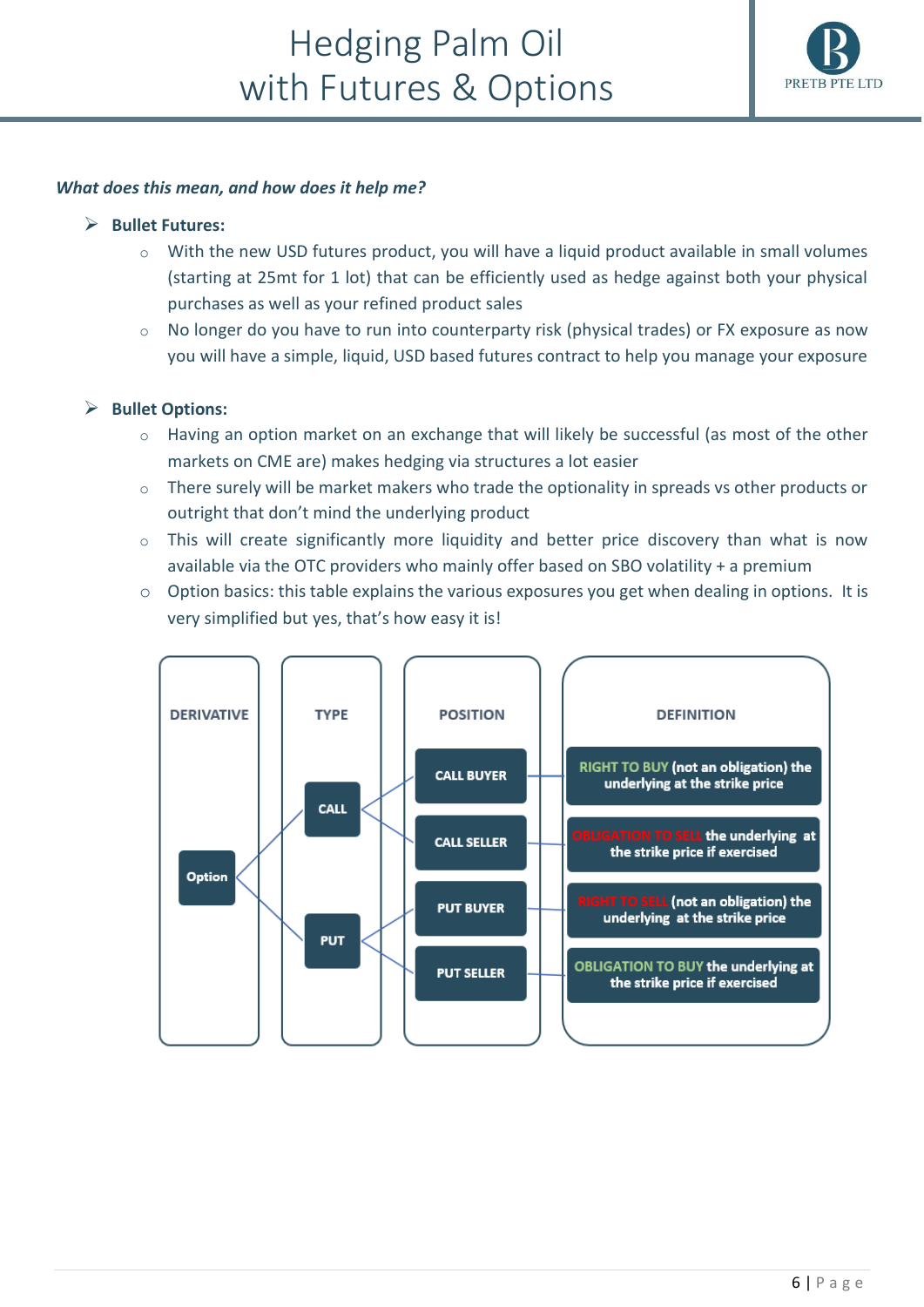

#### Risk Profile of Hedging Strategies - Consumer Perspective



#### **Use cases on Futures & Options for different types of users**

In the next part of this report, I will propose a few different structures that can be used for different types of users. First consumers and secondly the producers.

In principle, in the palm oil market there are 2 complimentary but opposite types of risk:

- 1. For a palm oil consumer, the risk is for the market to go up, so they can be seen as a natural short. The goal would be to secure supply chains and protect against price rises. This is described as having a negative delta (sales need to be covered continuously).
- 2. For a palm oil producer, the risk is for the market to go down, so they can be seen as a natural long. The goal would be to secure sales and protect against dropping prices. This is described as having a positive delta (production needs to be sold continuously).
- 3. Traders and shippers are exposed to both types of risks and the price goals are combined where they will try to optimize income weighted against the risk that they are taking.

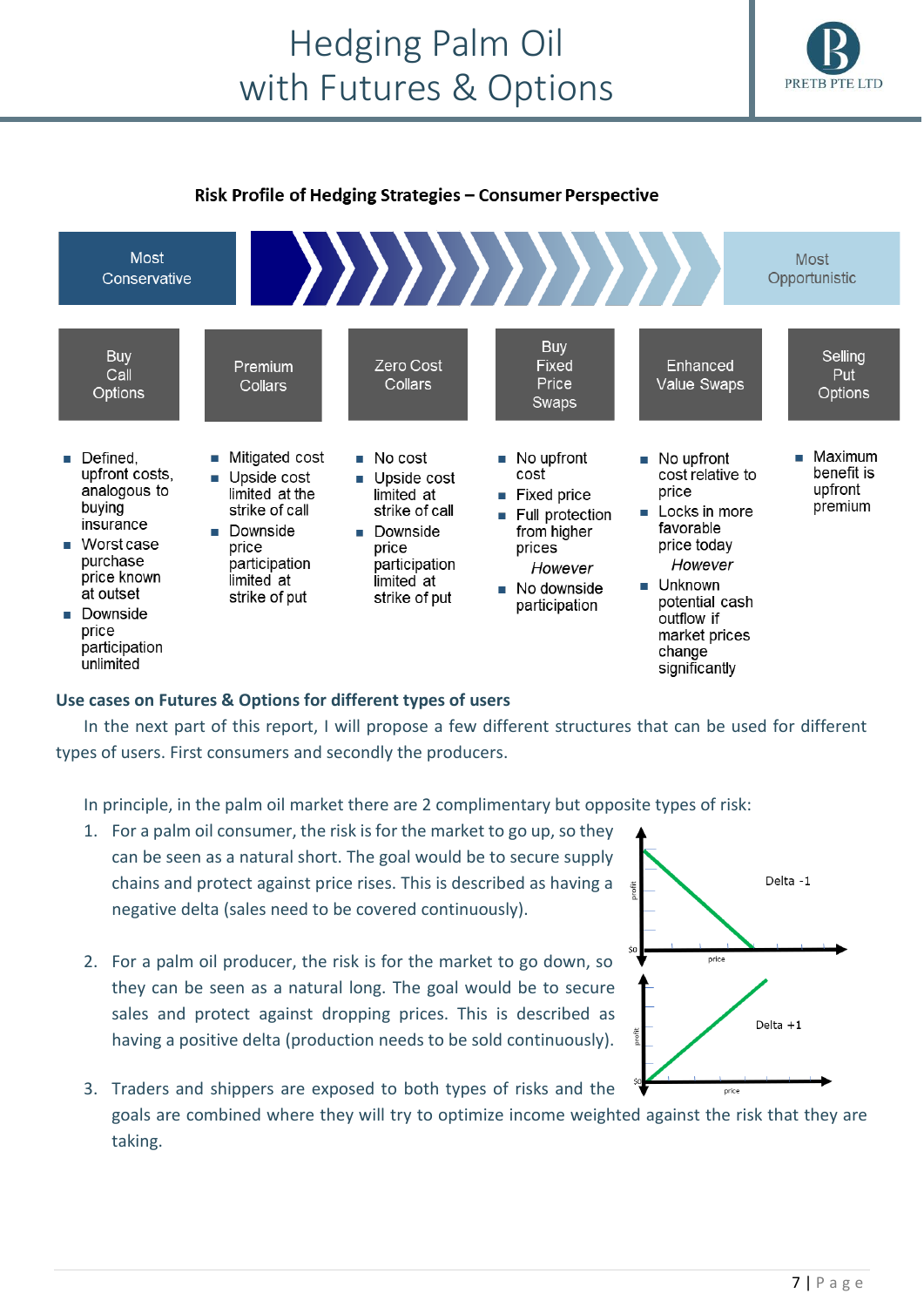

#### **Ideas for Consumers who could hedge with CME Group's new products:**

- ➢ **Consumer Scenario 1: Consumer buys a futures contract.** 
	- o The most basic type of futures trading/hedging is mainly to balance your exposure.
		- Most consumers buy their physical cargoes from their suppliers in fixed amounts of 1,500mt or its increments but this is a lot of oil in one go, and often not 100% matching your sales on that day
		- To balance your real exposure, you can use the futures to continuously manage your risk by trading small volumes of 25mt on CME
		- You can also use it to reduce your overall price risk while extending your "pipeline" of physical cargoes. Thus, instead of going flat long to secure supply, you can manage the price risk by buying the physical from your suppliers and hedging the price risk by selling the futures against it. Overtime, as you sell your cargoes from the factory, you buy back the futures position realizing a balanced and stabilized average price.
	- o *Why?* You lock in a price over a designated time period and are protected for upwards moves. You are not participating in potential downward moves. The difference in your futures exposure is offset against the price changes in your physical sales & purchases.
	- o *How to use it?* 
		- You can buy and sell futures all day depending on your sales (many small amounts) and purchases (a few larger ones) to keep a close to zero position.
	- o *What are the risks?*
		- You need to pay a margin call for the futures you keep overnight but in terms of counterparty risk are only exposed to CME Group. This is lot safer than running exposure to all players with no margining in the physical markets.
	- o *What is the payoff?*

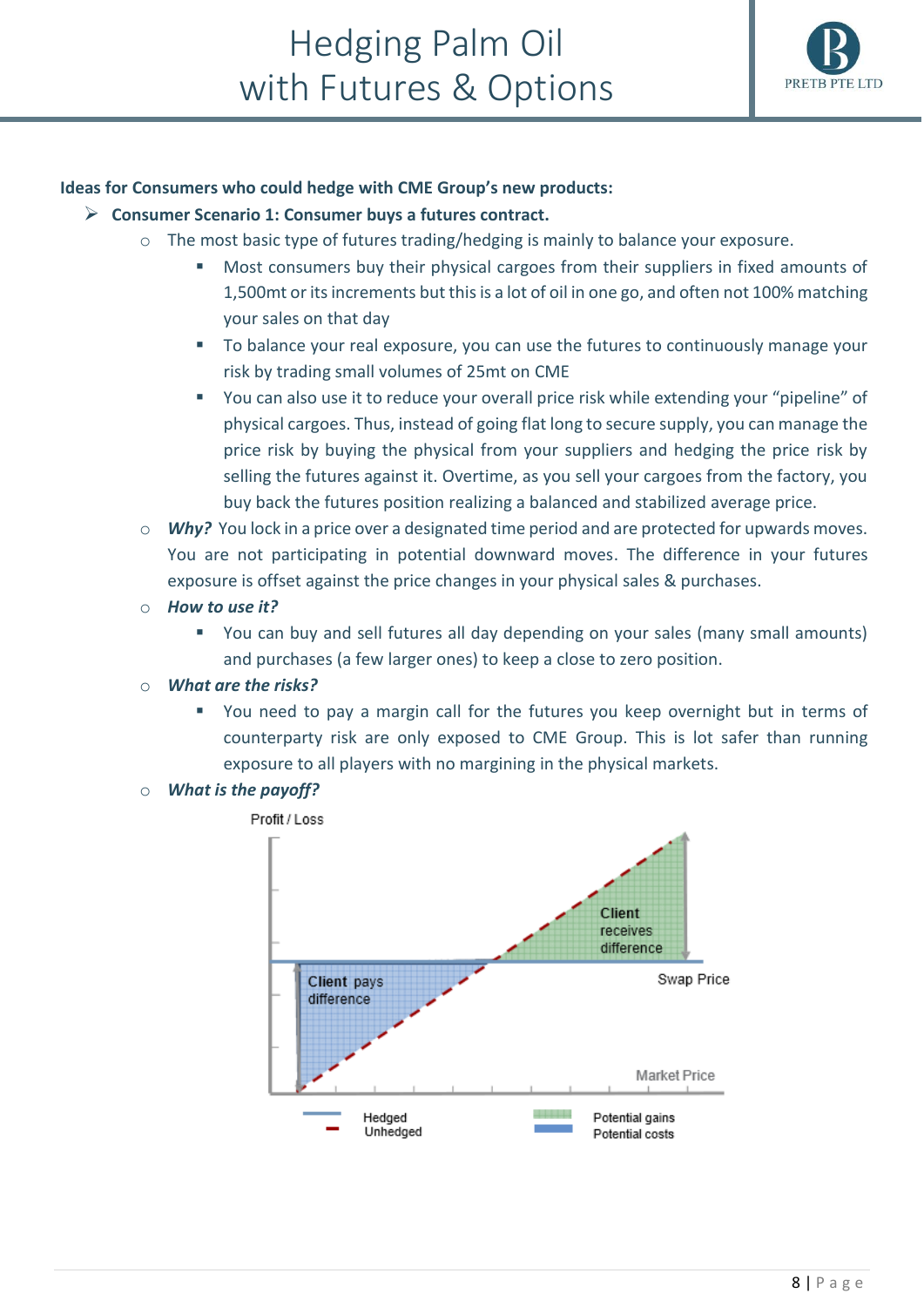

#### ➢ **Consumer Scenario 2: Consumer Buy ATM or OTM Call / alternatives are to sell OTM Puts**. **All result in a delta positive position (long).**

- o *Why?* To protect against increasing prices by paying an upfront premium while still participating fully in downwards price movements. Prices are fixed above the call level
- o *How to use it?*
	- You either buy a call to protect against price rises and limit your loss to the cost of the option (premium), generating positive delta or
	- You sell OTM puts to collect the premium to reduce your average purchase price in a stable market. If you don't mind owning "more" at lower prices, this is a good solution
- o *What are the risks?*
	- Buying the call will cost you the premium as "insurance"
	- Selling the put leaves you at risk when markets drop as you will need to "buy" back the exposure at expiry
- o *What is the payoff?* This chart is for a basic "buy a call" scenario. The premium you pay now protects you in case the market moves up (the green triangle) while the blue box is the "risk" you run, as reflected in the price you pay for the insurance. Compared to scenario 1
	- If you were to sell an OTM put, the payoff is different, in the way that you have received the premium upfront while being long, but have the obligation to buy back the futures if the market is below the strike price. This could in theory be down to \$0/mt but as food can't be free, this is not realistic for someone needs to plant and produce it (unlike Crude oil that got to zero in April 2020).

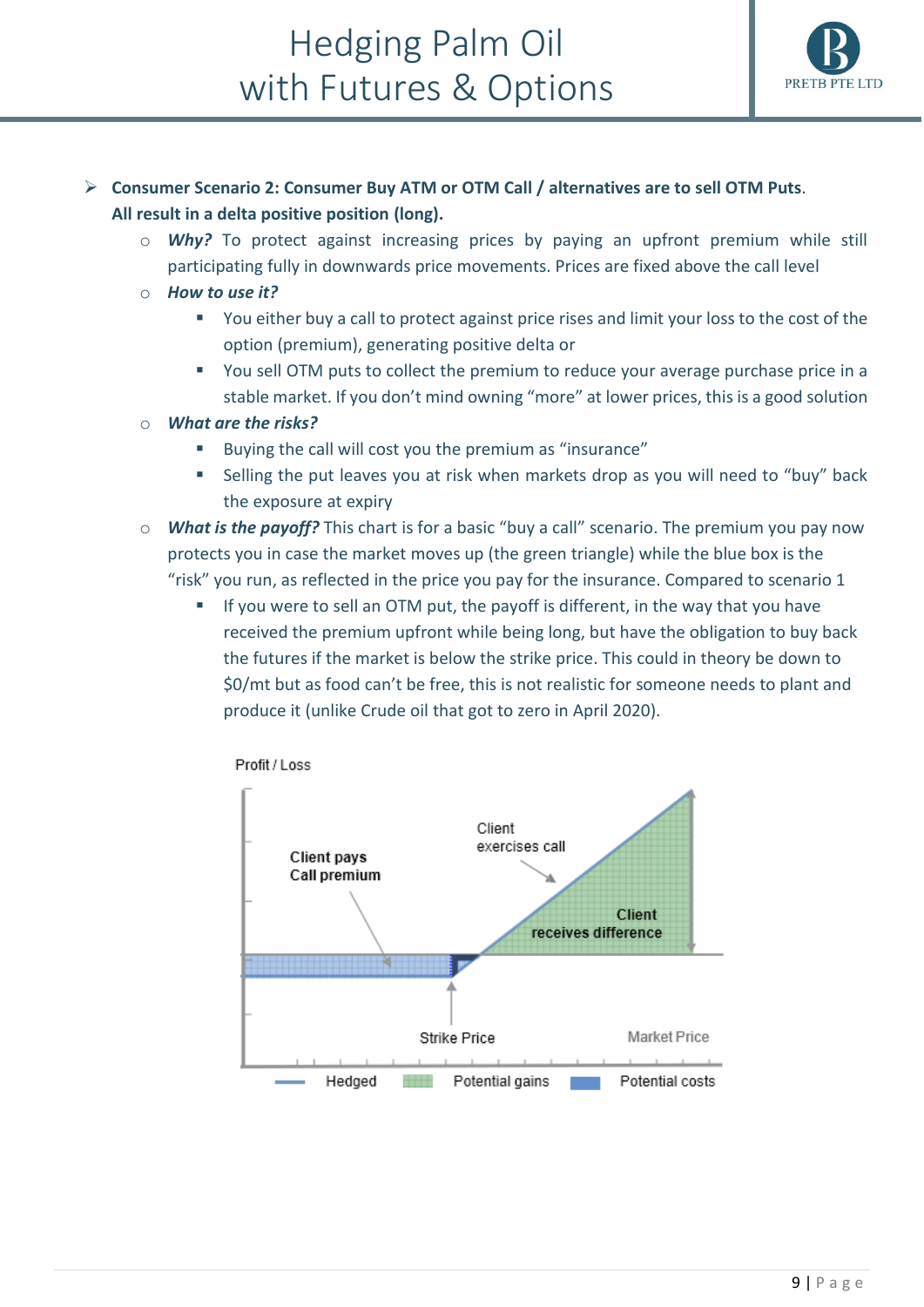

#### ➢ **Consumer Scenario 3: Consumer Fence where you simultaneously buy an OTM Call and sell a Put with the same expiry**

- o *Why?* Hedging exposure to the upside while collecting premium by selling the put makes it less capital intensive than buying futures while reducing the price risk for a short physical position
- o *How to use it?*
	- You buy an OTM Call (right to buy at a higher price) and sell an OTM Put (obligation to buy at a lower level than today) expiring on the same day
- o *What are the risks?* 
	- Limited as you are basically buying 2 different long positions against your natural short. One in case the market rises (the call) and one in case the market drops (the short put).
	- The latter of course could become a problem when the put becomes ATM or lower, but at least you are buying cheaper than buying physical or futures at the time of inception. You need to manage these positions more actively.
- o *What is the payoff?*

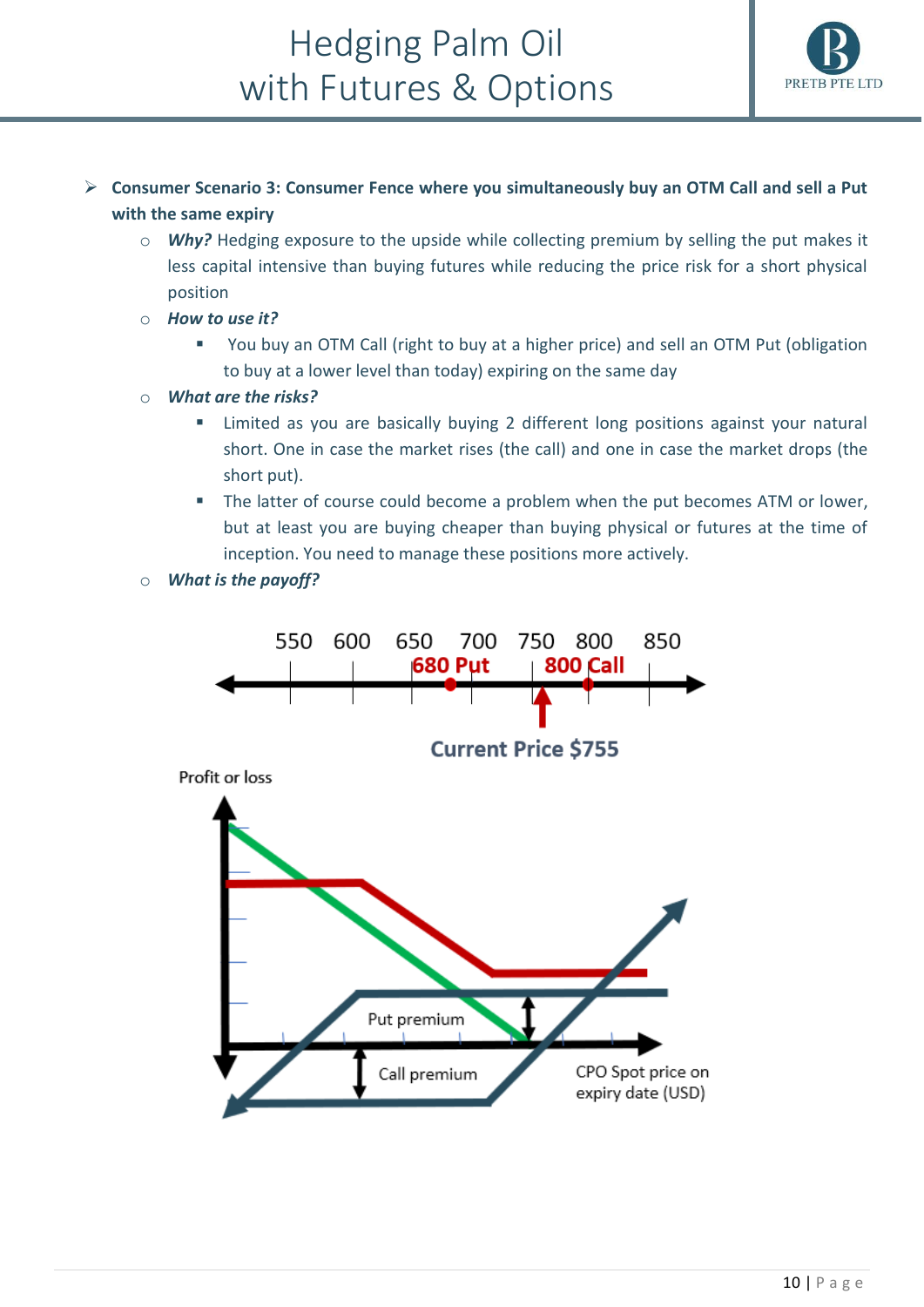

#### **1. Consumer Scenario 4: Consumer Zero Cost Collar**

*o Why?* To protect against price increases in feedstock and input price at zero upfront cost upon inception while retaining some benefits from potential downside participation

#### *o How to use it?*

- You buy a call option and finance it by selling a put option at the same time for the same expiry period at zero upfront cost. Both are delta+ (long) structures
- The settlement price is compared to the strike levels of the put and the call strikes
- **■** If the settlement price is higher than call strike, you receive the difference between the settlement price and the call strike price
- If the settlement price is above the put strike but below the call strike price, no payments are made as both options expire out of the money (worthless)
- If the settlement price is lower than the put strike price, you pay the difference between the put strike and the settlement price at expiry

#### *o What are the risks?*

If the market price falls below the put strike price, you have to pay the difference

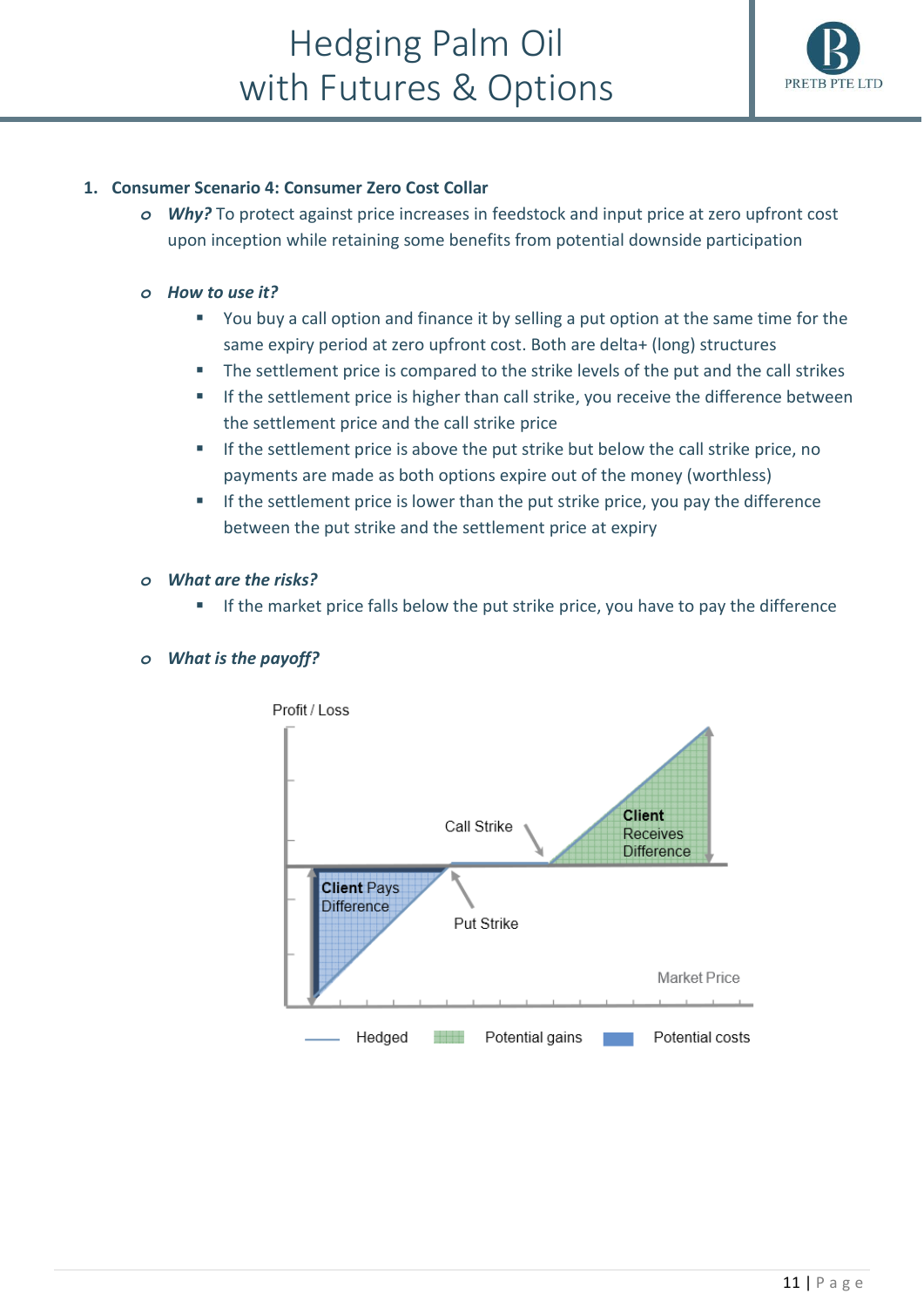

#### **Ideas for Producers who could hedge with CME Group's new products:**

Basically, all consumer products can be traded with the opposite exposure as well for producers, but I will explain them concisely for enhanced clarity:

- 1. Producers selling Futures
- 2. Producers buying Puts or selling Calls
- 3. Producers setting up a Fence: buying Puts & selling Calls simultaneously

#### ➢ **Producer Scenario 1: Producer sells a Futures contract**

o *Why?* The Producer locks in a commodity price over a time period and is protected from any price decrease below the futures price up to expiry or up to delivery

#### o *How to use it?*

■ You sell futures against your expected production to realize and fixate the price at time of trading. It can be taken into expiry for financial settlement, or be unwound by buying back the futures at time of physical sales realisation.

#### o *What are the risks?*

If the market price rises above the futures contract, you have to pay the difference between the sales price and the settlement.

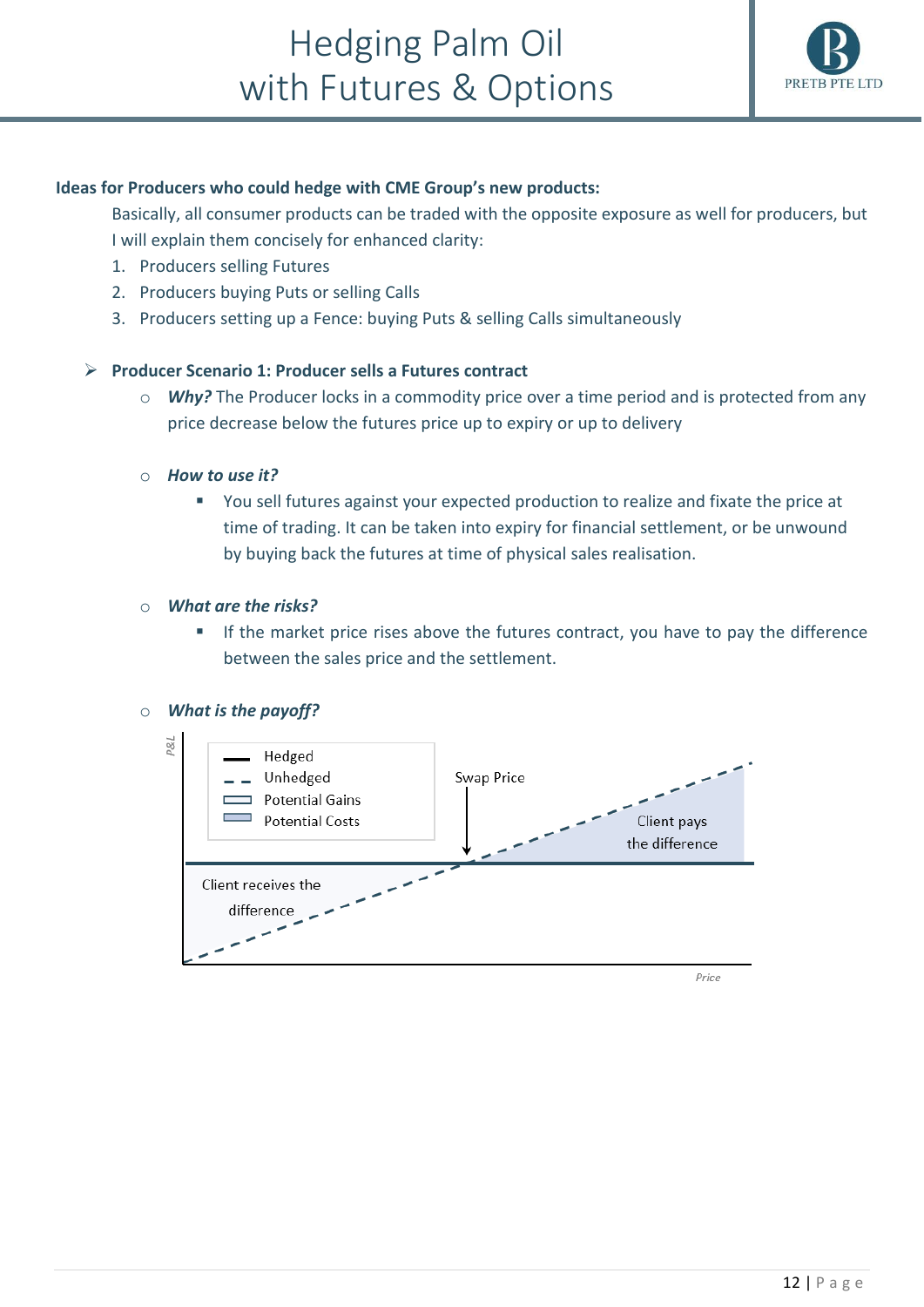

#### ➢ **Producer Scenario 2: Producer buying Put or selling Call**

- o *Why?* The Producer locks in a commodity prices over a time period
	- Buying a put (delta-) protects against a price decline, limiting loss to the premium
	- Selling a call (delta-) collects a premium upfront, increases sales price in a stable market, but has the potential to unlimited downside if the market shoots up
- o *How to use it?*
	- You either buy a put to protect against price reductions and limit your loss to the cost of the option (premium), generating negative delta or
	- You sell OTM calls to collect the premium to increase your average sales price in a stable market. If you don't mind selling "more" at higher prices, this is a good solution. For example, if this takes you over your budgeted prices.
- o *What are the risks?*
	- Buying the puts will cost you the premium as "insurance"
	- Selling the calls leaves you at risk when market prices rise, as you will need to "buy" back the exposure at expiry

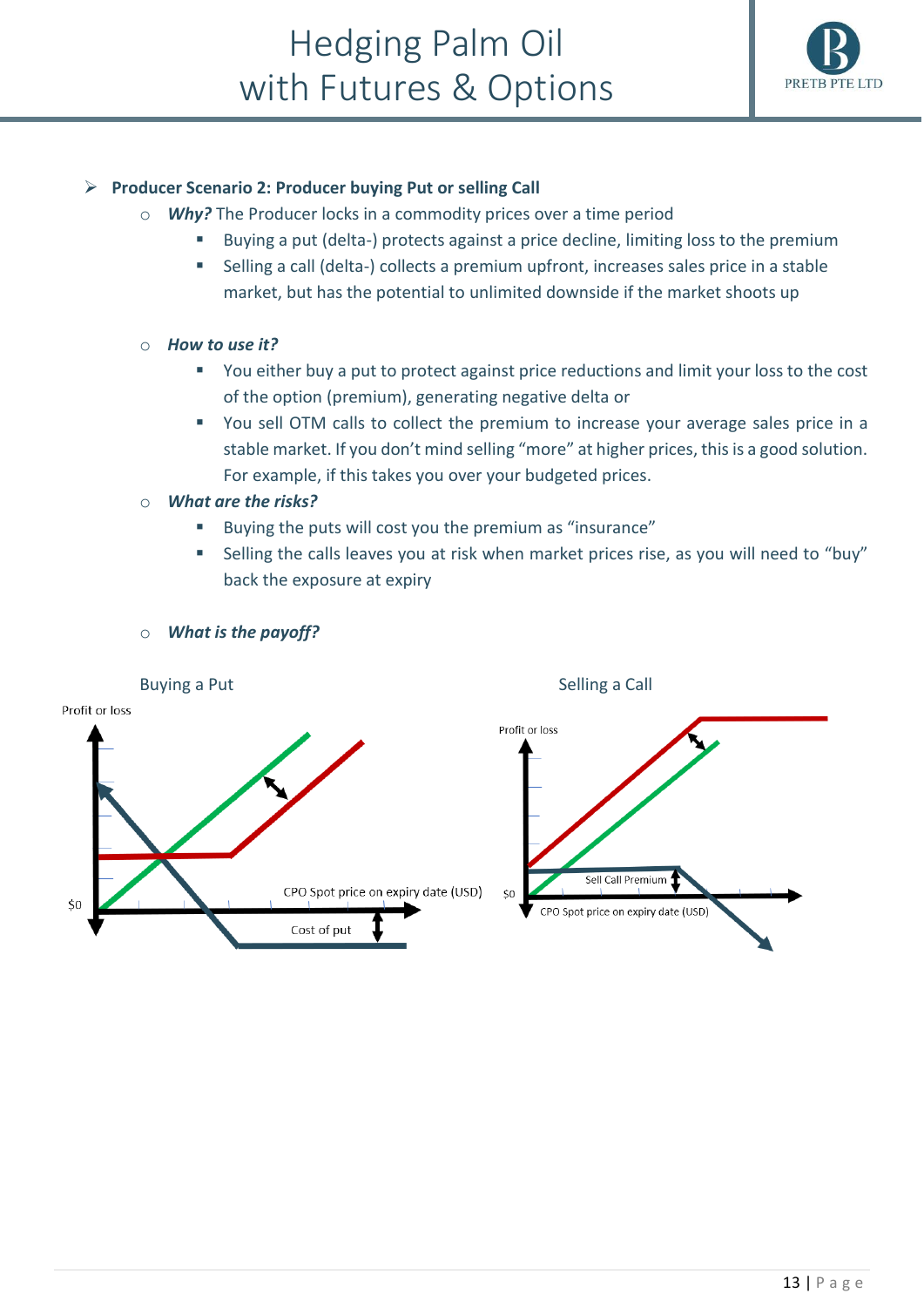

#### ➢ **Producer Scenario 3: Producer Fence, buying Puts & selling Calls simultaneously**

- o *Why?* The Producer locks in a commodity prices over a time period
	- Buying a put (delta-) protects against a price decline, limiting loss to the premium
		- Selling a call (delta-) collects a premium upfront, increases sales price in a stable market, but has the potential to unlimited downside if the market shoots up
		- Combined they are less capital-intensive vs going short the futures (scenario 1) as they don't have the initial and variation margin
		- It reduces your risk on your production as the combined structure will have deltaeffect at inception (short)

#### o *How to use it?*

■ As a producer, to set up a fence you have to buy a Put and sell a Call with the same tenor and both out of the money at inception against your expected production to realize and stabilize the price at the time of trading. It can be taken into expiry for financial settlement, or be unwound by buying back the options at the time of physical sales realisation.

#### o *What are the risks?*

**■** If the market price rises above the futures contract, you have to pay the difference between the sales price and the settlement.

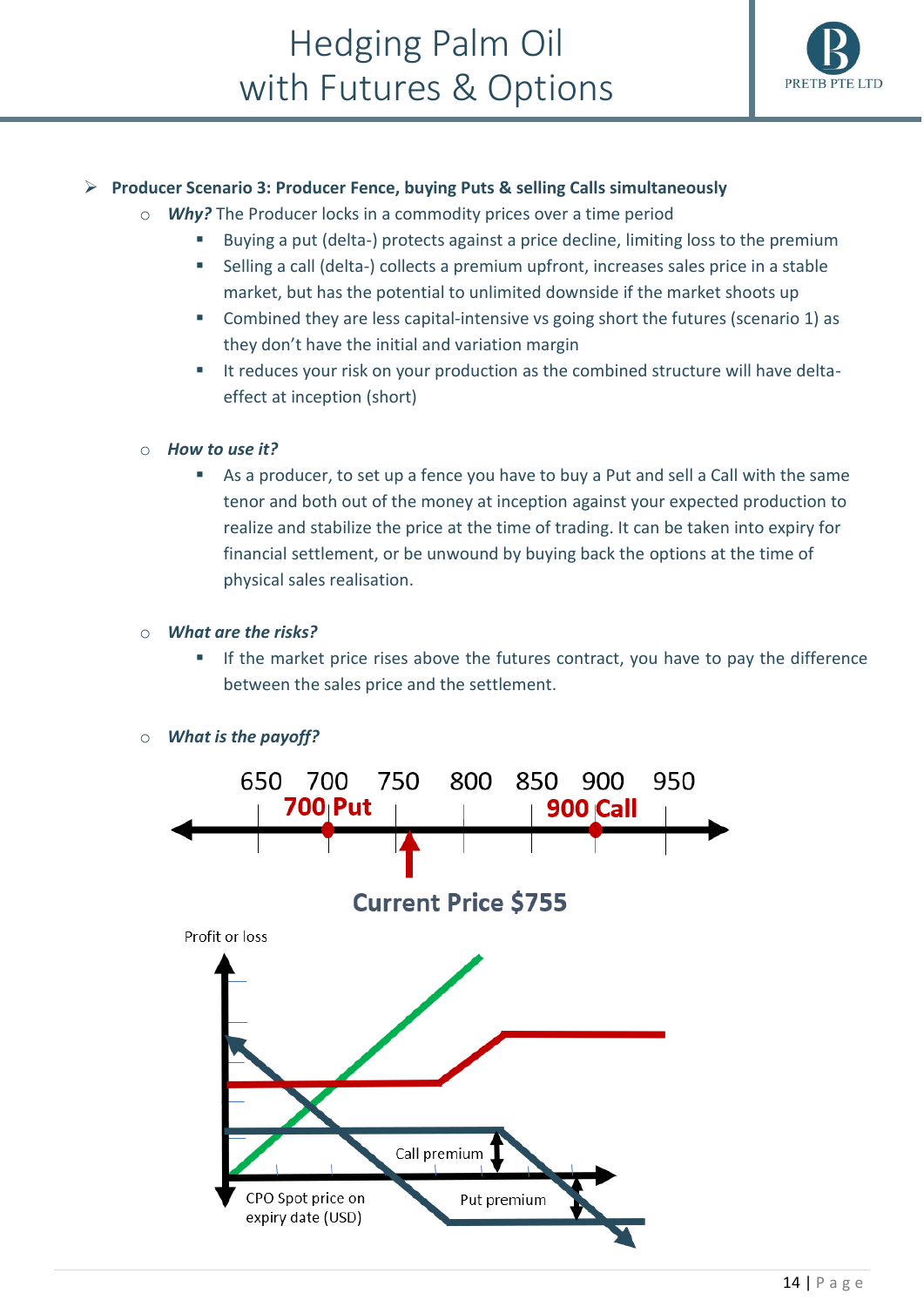### Hedging Palm Oil with Futures & Options



#### *A few examples*

#### *Can you give me an example how I can use the CME futures contracts?*

- o **Who?** In early September 2020, a refinery in India with a capacity of 10,000 MT / month of CPO is selling 500 MT per day on the spot for delivery in the coming weeks.
	- To secure their supply for this volume, they hedge a few times per week by buying nearby physical shipment CPO taking the intra week price position risk and counterparty exposure for what it is while buying the deeply inverted spot premium @ \$655 / MT.
	- Due to Holi taking place in March 2021, a large supermarket chain has requested to buy an additional 5,000 MT of bottled oil to his clients for end Feb / early March delivery.
	- Instead of buying nearby oil that they don't need and thus would store, now the refiner can buy +200 CME FEB 2021 Bullet Futures that expire on 15-2-2021 at US\$626.50 / MT to hedge his raw material cost and thus lock in the profit margin of these bottled oil sales to his clients.
	- When the delivery period comes closer, the refiner unwinds his CME exposure and converts his position into nearby physical delivery.
- o **Result?** Instead of over-paying for nearby spot material, the refinery is able to "buy" the inverse, reduce counterparty exposure, remain flexible in supply chain management and price the supermarket chain with the correct price, securing market share. It also gives them the opportunity to enhance the forward sales book and thus create stability in forward income.

#### *Can you give me an example how I can use the CME option contracts?*

- Who? An Indonesian plantation which produces 30,000 MT/month of CPO is planning to attend the virtual POC conference in March 2021 and gets nervous about the high prices he has seen since the rally started in May 2020 that came to over \$900 MT.
	- In order to protect the margin on his production against potentially downside expectations in prices while enjoying some more upside, he is considering to hedge with options.
	- He decides to hedge part of his Q3 production (30% or 1200 lots) by buying Puts and selling Calls against it (Producer Scenario 3, Producer Fence in this report) that expire on 10-8-2021.
	- Just before the conference, the CME MAY Futures hits \$905, and CME AUG is around \$830
	- CME AUG Bullet Options<sup>4</sup>: he is able to buy \$30 for the OTM AUG \$800 Puts and against this he has sold some OTM AUG \$850 Calls to finance it @ \$7.50. So, all combined he has paid \$22.50 per lot
- o **Result?** By hedging with these options, he has invested 2.5% of notional to get coverage insurance against a potential downward move, while at the same time being able to sell at a higher price if the markets continue to be strong.



USD Malaysian Crude Palm Oil Price (dollars/metric ton)

<sup>4</sup> Kindly note these are all theoretical prices for the options were not active yet at the time of writing in early April 2021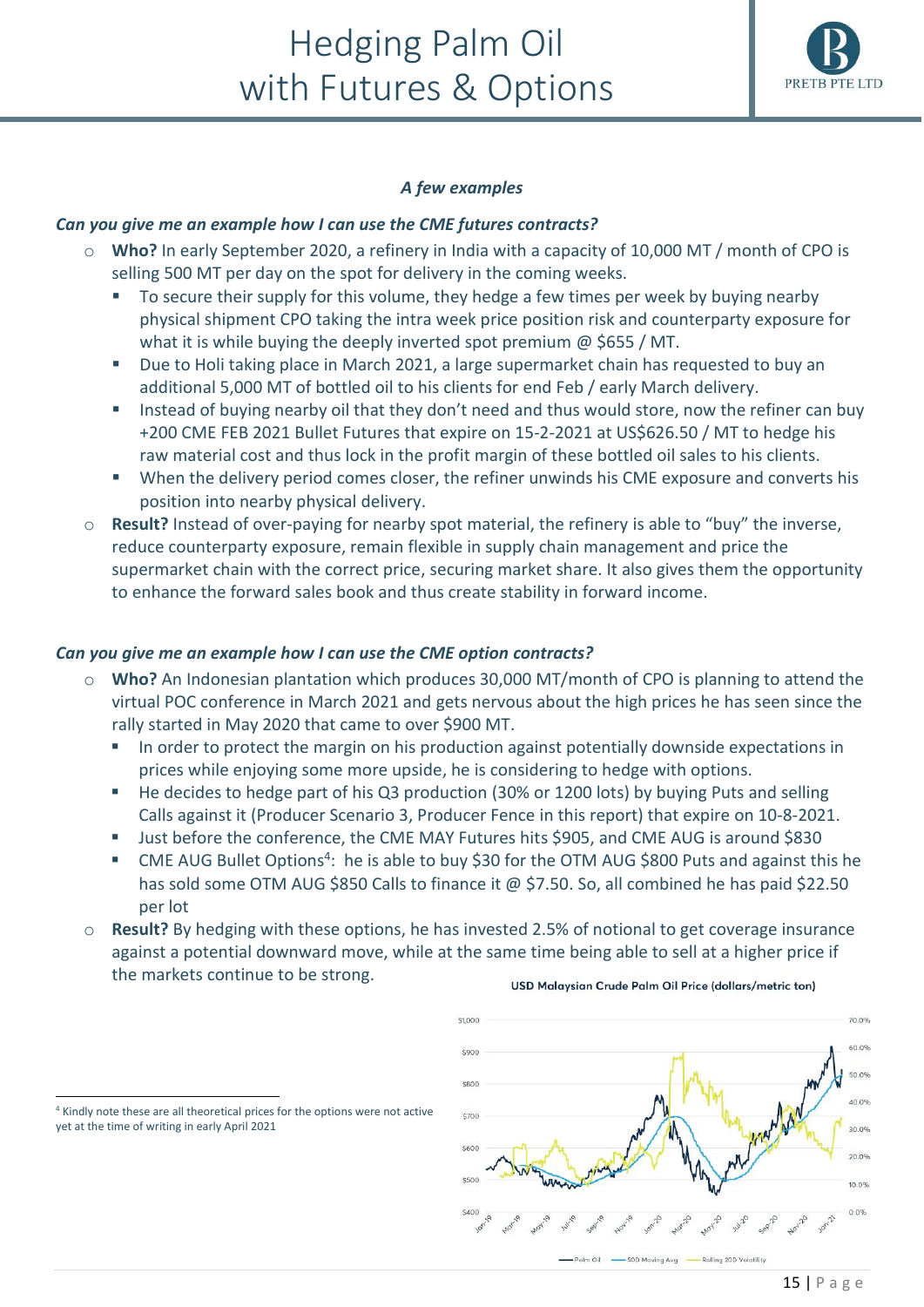### Hedging Palm Oil with Futures & Options

#### **About the Author: Paul Bloemendal**

Paul is active as Risk Management & Strategic Reframing Specialist under PRETB Pte Ltd with offices in Singapore and the Netherlands.

He brings in extensive experience as commodity trader, having managed agricultural sourcing, shipping and trading desks, mainly with a strong focus on edible oils, since 2004 in companies like Cargill, Noble Group, Citibank & Ruchi Soya.

Since his return to Singapore in 2016, he has been focussing on OTC risk management solutions, working with service providers like Finex Commodities, One North Commodities and Arcadia Agri and now as introducing agent for Marex Solutions and HedgePoint.

He acts frequently as expert witness in arbitration cases for the larger commodity industry.

In partnership with the CME group, he writes a weekly market guidance update and has worked regularly with MPOB under the POTS series and with MPOC for the Pointers series.

Besides the advisory and consultancy work at PRETB Pte Ltd, Paul is an active entrepreneur, investor and mentor to pre-seed start-ups.

His most recent project as founder is Paper Trader, a digital price matching platform to execute physical commodity trades in a secure, compliant and auditable way.





reshaping the face of markets